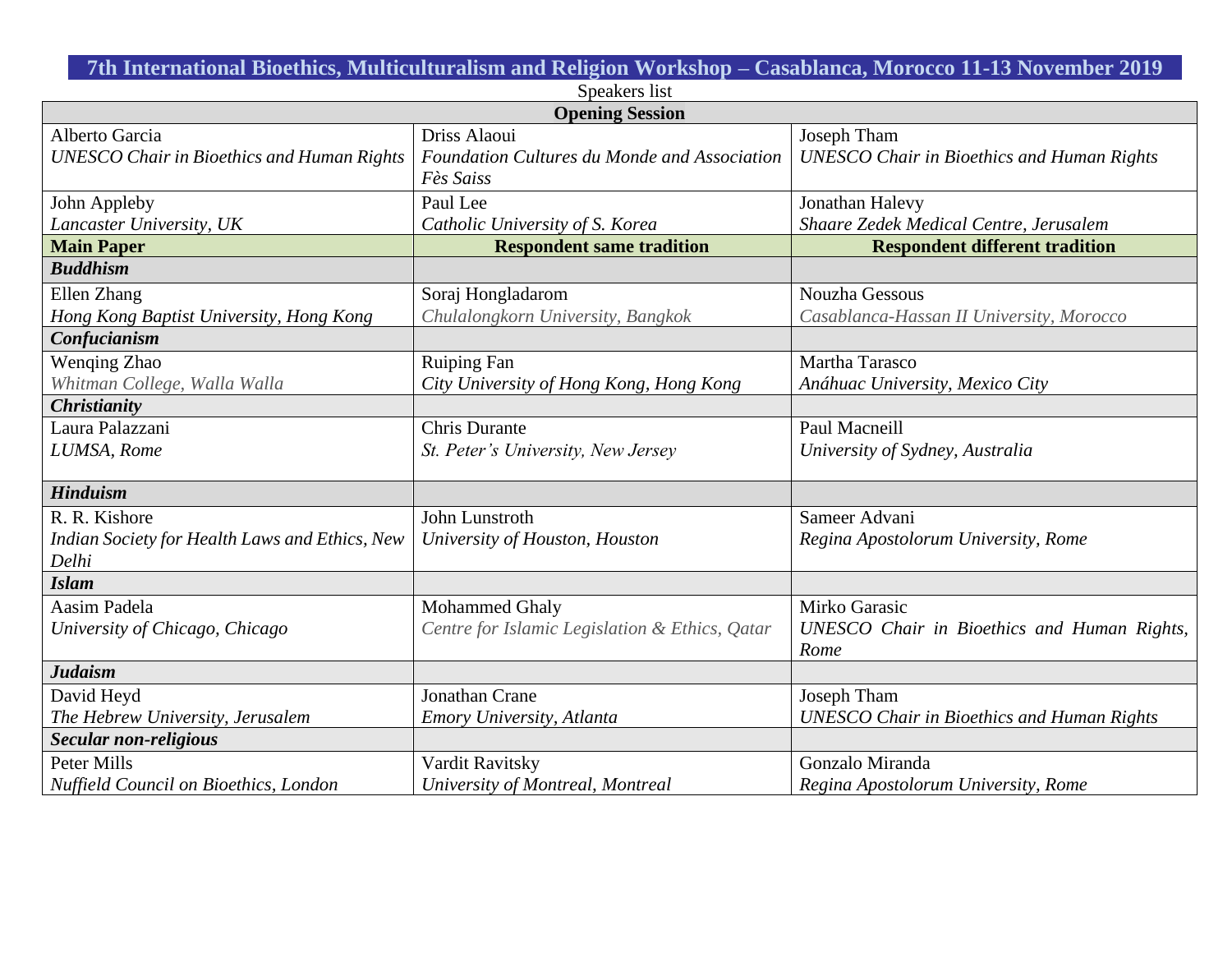## **Speakers' affiliations**

Sameer Advani [sadvani@legionaries.org](mailto:sadvani@legionaries.org) Professor of Philosophy of Religion, Regina Apostolorum University, Rome

Driss Alaoui [pianodam@gmail.com](mailto:pianodam@gmail.com) Foundation Cultures du Monde and Association Fès Saiss, Morocco

John Appleby [j.appleby@lancaster.ac.uk](mailto:j.appleby@lancaster.ac.uk) Lecturer in Medical Ethics, Lancaster Medical School, Lancaster

Jonathan Crane [jonathan.k.crane@emory.edu](mailto:jonathan.k.crane@emory.edu) Raymond F. Schinazi Scholar of Bioethics and Jewish Thought at Emory *University's* Center for Ethics Emory University, Atlanta

Chris Durante [c.durante@hotmail.com](mailto:c.durante@hotmail.com) Professor, Department of Theology, St. Peter's University, New Jersey

Ruiping Fan [safan@cityu.edu.hk](mailto:safan@cityu.edu.hk) Chair Professor, Department of Public Policy, City University of Hong Kong, Hong Kong

Mirko Garasic [mgarasic@unescobiochair.org](mailto:mgarasic@unescobiochair.org) Fellow, UNESCO Chair in Bioethics and Human Rights, Rome

Alberto Garcia [agarcia@unescobiochair.org](mailto:agarcia@unescobiochair.org) Director, UNESCO Chair in Bioethics and Human Rights, Rome

Nouzha Gessous [nouzhaguessous@gmail.com](mailto:nouzhaguessous@gmail.com) Professor of Bioethics and Human Rights, Casablanca-Hassan II University, Morocco

Mohammed Ghaly [mghaly@hbku.edu.qa](mailto:mghaly@hbku.edu.qa) Professor of Islam and Biomedical Ethics, Centre for Islamic Legislation & Ethics, Qatar

David Heyd [david.heyd@mail.huji.ac.il](mailto:david.heyd@mail.huji.ac.il) Chaim Perelman Professor of Philosophy, The Hebrew University, Jerusalem

Soraj Hongladarom [hsoraj@chula.ac.th](mailto:hsoraj@chula.ac.th) Director of Center for Ethics of Science and Technology, Chulalongkorn University, Bangkok

Jonathan Halevy [halevy@szmc.org.il](mailto:halevy@szmc.org.il) General Director, Shaare Zedek Medical Centre, Jerusalem